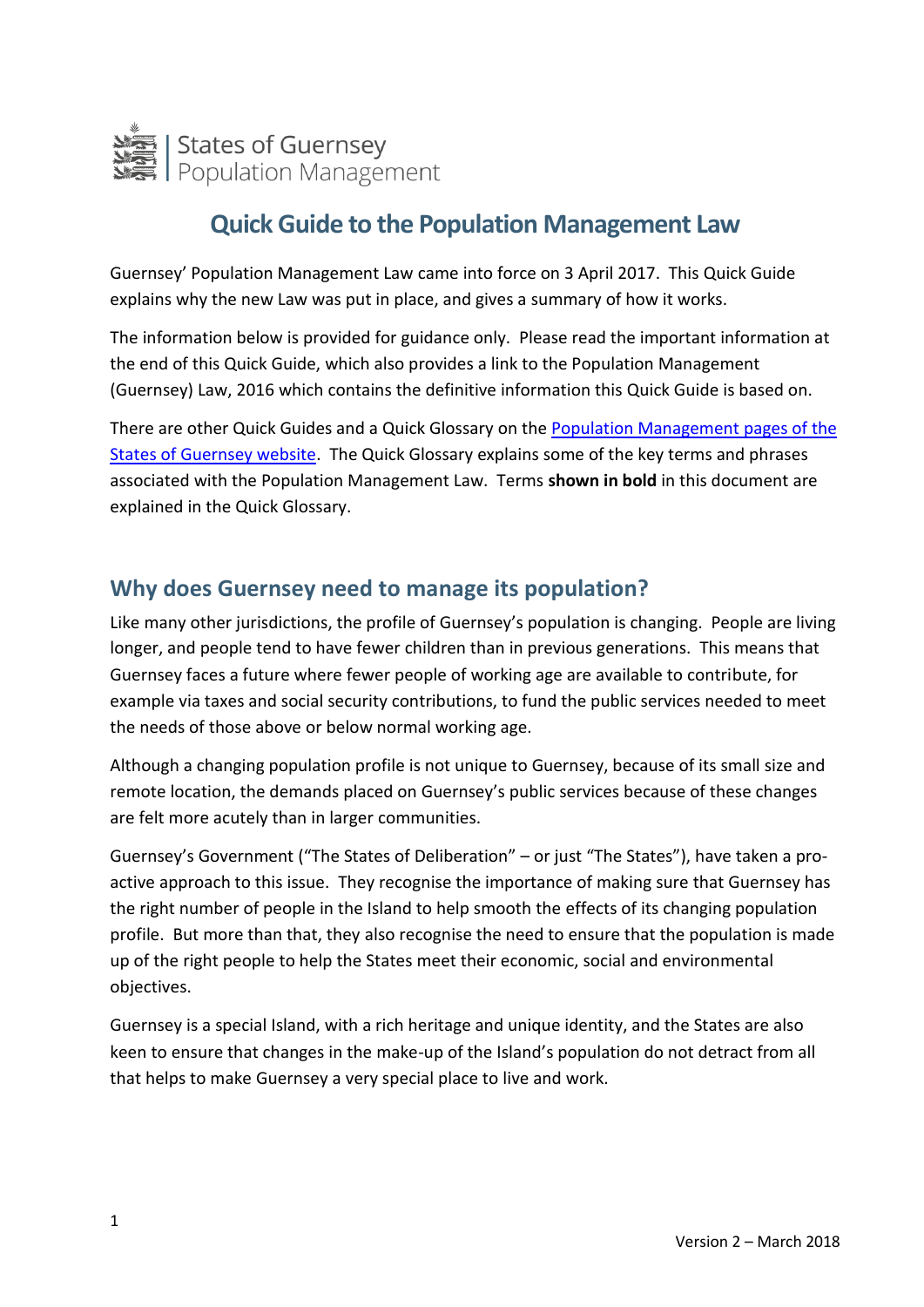# **How does the Population Management Law work?**

In general terms, the Law works by requiring everybody who lives and/or works in the Island (and who is aged 16 or over) to hold either a **Certificate** or **Permit** to show that they are allowed to live and/or work here. Certificates and Permits are issued for a number of reasons, including because of a person's strong connections to a person who is living in Guernsey, or because a person has been invited to work in Guernsey because of their essential skills, or because Guernsey doesn't have enough people to undertake all the jobs that need filling (sometimes referred to as a manpower shortage).

By managing who can come to live and work in Guernsey, for what reasons, and for how long, the States can influence the size and make-up of the population, to meet the Island's long-term needs. The Law is supported by a range of policies setting out the types of people, often by looking at their employment skills and experience, who will be able to come to live and work in Guernsey. The policies are regularly reviewed and can be adjusted to match the States' strategic aims as they change over time.

### **Who sets the policies?**

The Population Objective – the high level policy position of the States with regard to the size and make-up of the Island's population - is set by the States following political debate.

More detailed policies relating to the management of the Island's population are set by the **Committee** *for* **Home Affairs**. These include policies about what types of employment attract what length of Employment Permit; and what happens to people who move to the Island if their circumstances, including the reason they moved to Guernsey, change during their period of residence.

# **What is the Population Employment Advisory Panel (PEAP)**

To ensure they have up to date information about the Island's dynamic employment market, and the current and future needs of the Island's employers, the **Committee** *for* **Home Affairs** receives advice from a **Population Employment Advisory Panel** (PEAP).

There are six PEAP members, and an independent Chairperson. Between them, the six members represent the interests of all sectors of employment in Guernsey. The PEAP is a channel for information to flow to and from the Committee *for* Home Affairs to the Island's business sectors, about the different levels of skills and manpower shortages in Guernsey and Employment Permit policies.

The PEAP also provides periodic reports to the Committee *for* Home Affairs about the effectiveness of current Employment Permit policies.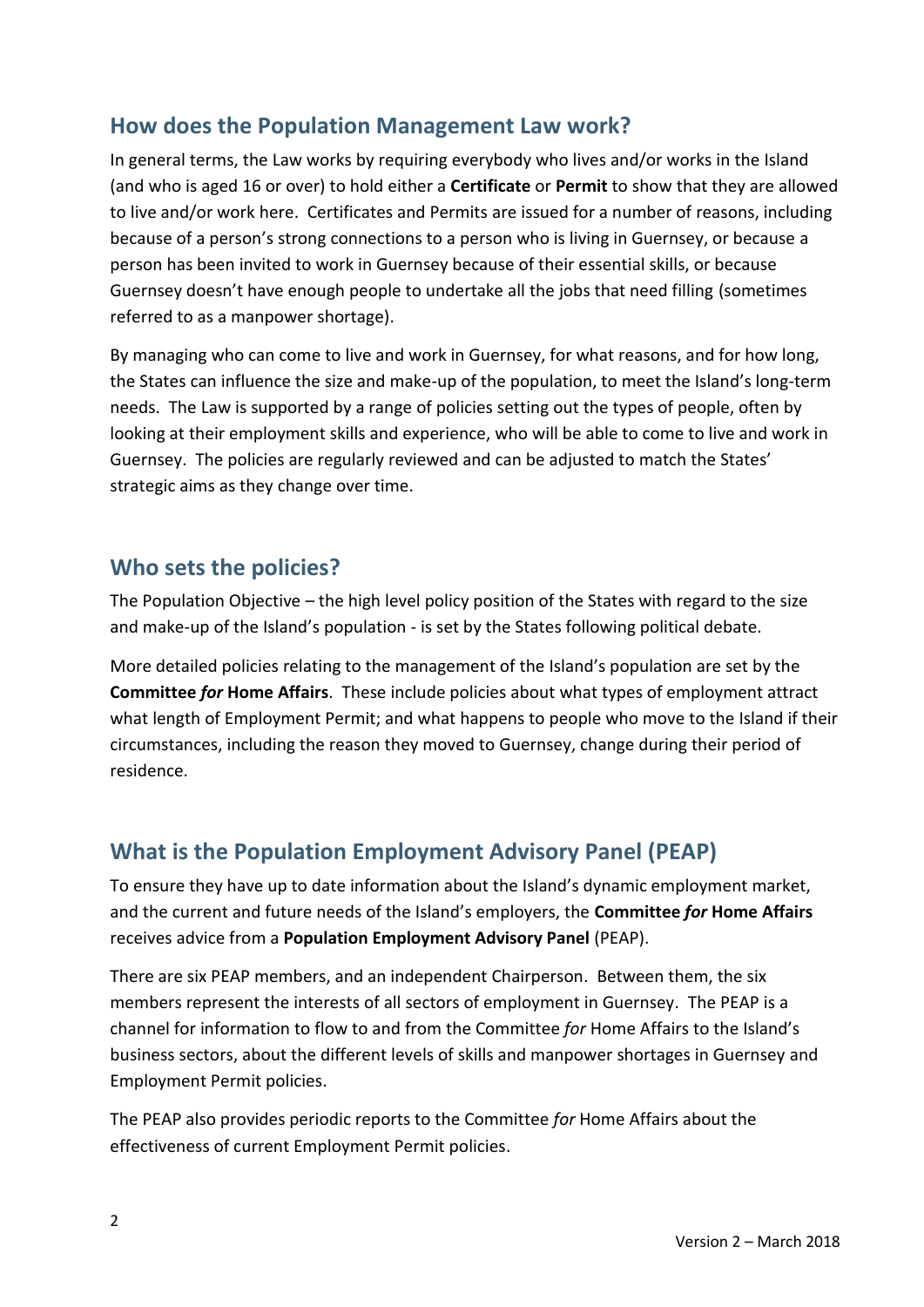# **Who administers the Population Management Law?**

The **Administrator of Population Management** is appointed by the Committee *for* Home Affairs and has responsibility for the day-to-day administration of the Law, and for making sure people who are resident in the Island comply with it.

The Administrator of Population Management is supported by the Population Management team, who can help with routine applications and enquires.

# **What's the difference between Local Market & Open Market housing?**

Guernsey has a two-tier housing system and all accommodation in Guernsey is classified as **Local Market** or **Open Market**. The majority of Guernsey's housing (about 27,000 properties) is classified as Local Market. Local Market accommodation is primarily reserved for people with an automatic right to live in Guernsey. This right is gained through a long period of lawful residence in Local Market accommodation or, for some, it is gained at birth because of their strong ancestral connections with the Island.

People who come to live and work in Guernsey because of their essential skills or to fill manpower shortages will normally be permitted to live in Local Market accommodation. Depending on the type of employment and the skills the person brings, some people moving to Guernsey are given a Permit that invites them and their **immediate family** to stay in Guernsey long enough to become **Permanent Residents**.

Open Market accommodation falls into four main categories (known as **Parts A, B, C & D**) with the majority being private family homes (**Part A**). There is no restriction on the length of time a family group can live in Open Market Part A accommodation. Under the Population Management Law, both **immediate family members** and **extended family members** can live together in an Open Market Part A Private family home.

There are also a number of Open Market properties that house adults who want to come to work in Guernsey but don't hold an **Employment Permit**. These properties are known as **Part D** Houses of Multiple Occupation (HMOs) and adults moving to Guernsey can live in this accommodation for a maximum of 5 years.

In general terms, adults who live in Open Market housing are not building up any right to live in Local Market housing.

#### **I want to move to Guernsey but don't intend to work**

Then the Open Market is for you! There are about 1,600 private family homes that make up Part A of the Open Market, and they offer a wide range of accommodation, from 'lock up and leave' apartments through to large farmhouses, period properties and ultra-modern homes,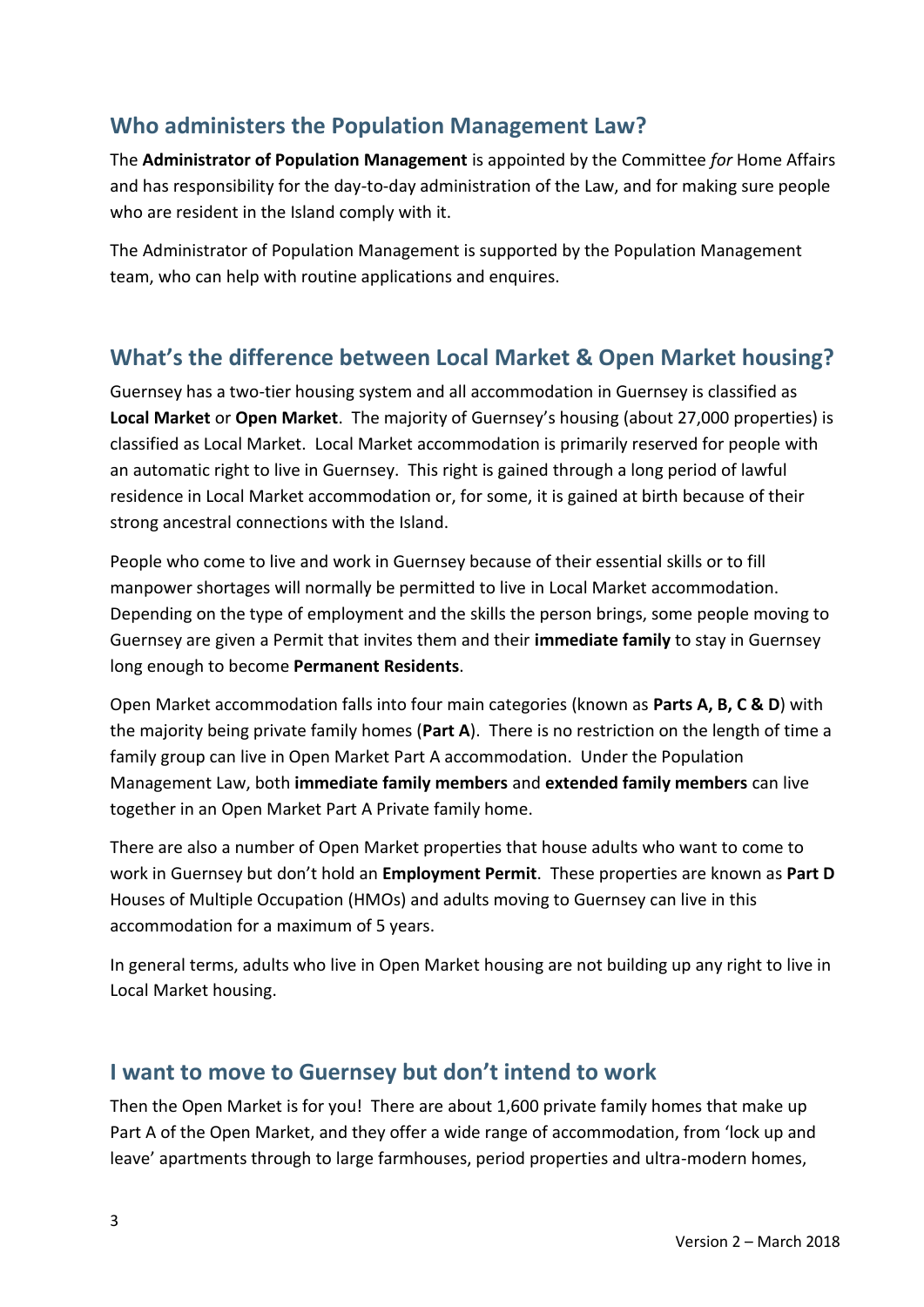many of which have stunning views of Guernsey's coastline. The [Locate Guernsey](http://www.locateguernsey.com/) team can help you with all aspects of your move to Guernsey, including business relocation.

#### **I want to set up a business in Guernsey**

We can help with that! Depending on the type of business, and the skills you need, it is likely that if you can't find the right personnel here in Guernsey straightaway, you will be able to benefit from Employment Permits to help set-up the business. Normally, we would expect the number of Employment Permits you need to reduce over time as you train and develop people already resident in Guernsey, but we recognise that businesses sometimes need strategic employees to move to Guernsey for a long period of time to ensure the business is a success.

Th[e Locate Guernsey](http://www.locateguernsey.com/) team have the right expertise and contacts to help you manage your business relocation or to point you in the right direction if you are considering a business startup in Guernsey.

### **Can anyone come to live and work in Guernsey?**

No. Generally you need to have a **Permit** or **Certificate** in place before you come to Guernsey to live and/or work. Applications for Employment Permits can be made on or before the 7<sup>th</sup> day of employment (see [www.gov.gg/epappsafteremp\)](http://www.gov.gg/epappsafteremp). In some circumstances, Permits can be refused if you have previously lived in Guernsey, especially if you have not had a **Recognised Break in Residence**. Permits and Certificates can also be refused if you have a serious criminal record.

# **What's the difference between a Certificate and Permit?**

A **Certificate** is issued to a person who is entitled to live in Guernsey, and who is able to undertake any employment in the Island. But please note that some Certificates will restrict the holder to living in only Open Market accommodation.

A **Permit** is issued to a person whose ability to live and/or work in Guernsey, is conditional. The Permit will explain what the conditions of residence are, but these can include things like working in a specific job, or living with a specific person. If the conditions of a Permit are broken, it becomes invalid.

Other than a **Permanent Resident** Certificate, all Certificates and Permits become invalid if the holder leaves Guernsey.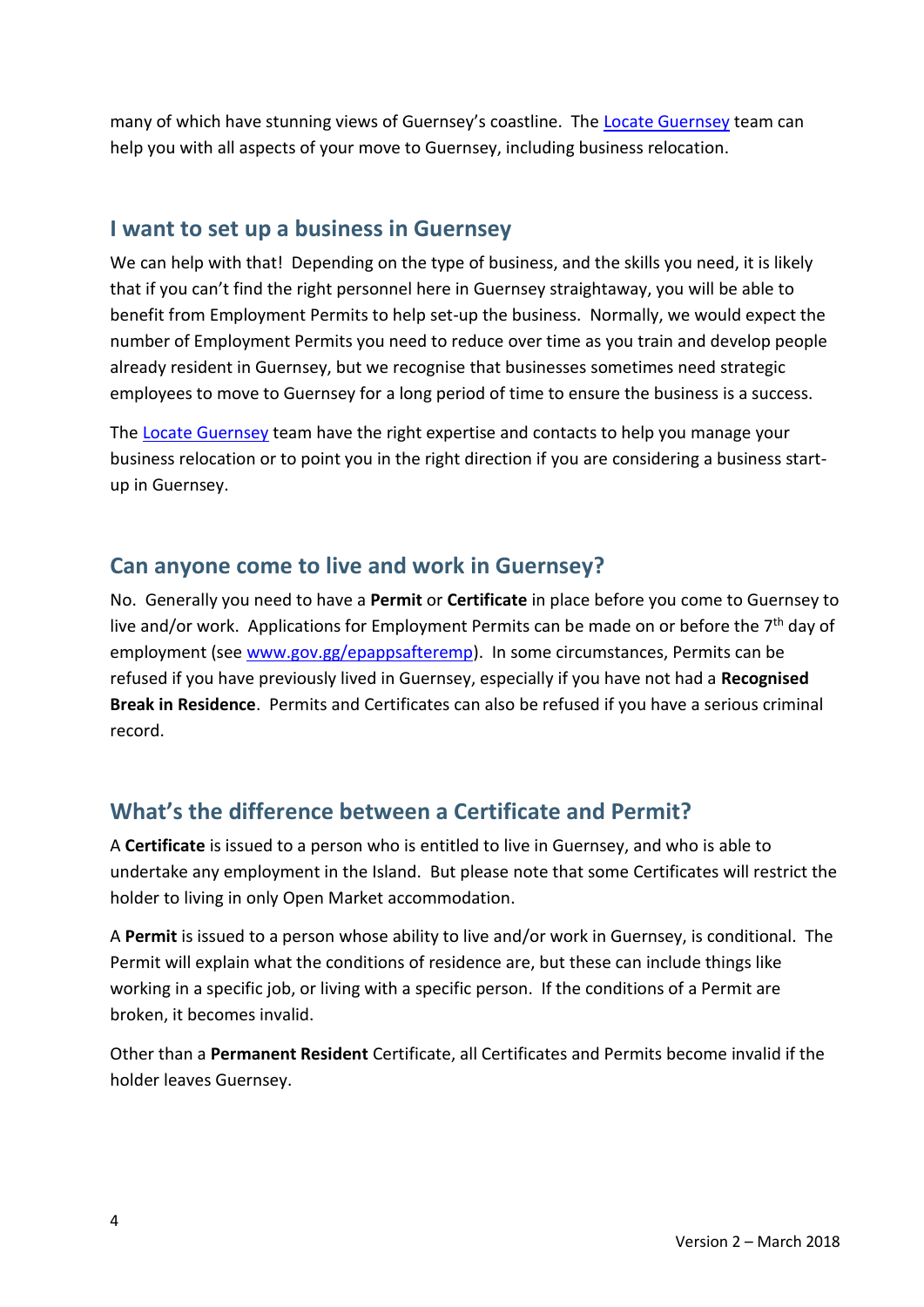# **Resident Certificates**

Resident Certificates are issued to people who are entitled to be **householders**. Some Certificates limit the holder to living in Open Market housing, while others give access to both Local Market and Open Market housing.

Holders of Resident Certificates will know that they have a right to stay in Guernsey indefinitely, but only those holding a Permanent Resident Certificate have a life-long right to live in Local Market housing even if they spend time living away from Guernsey.

### **Resident Permits**

Resident Permits are usually issued to people who are living in Guernsey because of their close family connection to, and will live with, a person who is a lawful **householder**.

For, example the spouse/partner of a **Medium Term Employment Permit** holder will be issued with a Resident Permit (referred to as a Family Member Resident Permit). It will have the same duration as the Employment Permit, and will become invalid if the couple stop living together.

### **Employment Permits**

Employment Permits fall into two main categories: those issued to people living and working in **Open Market** accommodation; and those issued to people who are permitted to live in **Local Market** housing.

# **Open Market Employment Permits**

#### **Part A (private family homes)**

If you own a private Open Market Part A family home you might have household employees. If you are accommodating you own full-time household employees on a 'live-in' basis, then they will be able to work for you indefinitely. It is important for **Part A** employees to understand that they are not building up any rights to live in Local Market accommodation.

#### **Parts B & C (hotels & nursing/residential homes)**

People who come to Guernsey to live and work in Open Market hotels (**Part B**) or nursing/residential homes (**Part C**) can stay indefinately.

#### **Local Market Employment Permits**

**Short Term Employment Permits**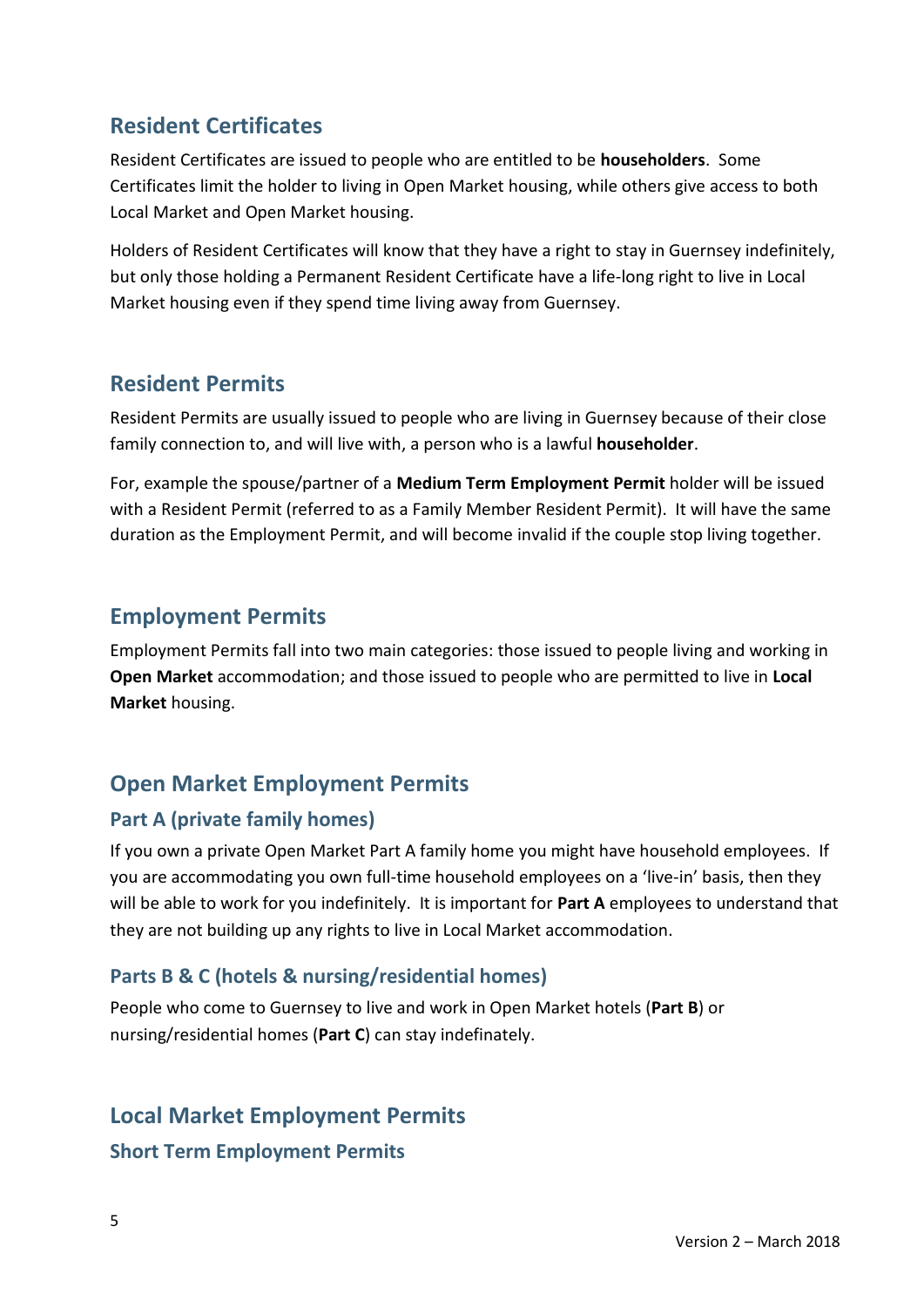These Permits are issued to people who are invited to work in Guernsey because of a local manpower shortage. If you hold a Short-Term Employment Permit you will be able to live in shared **Local Market** accommodation. Because you will live in shared accommodation, you can't house any family members.

Short Term Employment Permits are valid for up to 1 year.

At the end of your 1-year Permit, if your employer can show that there is no person already in Guernsey who can do the job you have been doing, your Permit might be extended for another year.

Once you have spent an aggregate of 5 years living in Guernsey you can't be given another Short-Term Employment Permit, and will be expected to leave the Island.

If you leave before you have reached 5 years residence, you will be able come back to Guernsey under another Short-Term Employment Permit if an employer can show that the job you are going to do can't be filled without a Permit. But unless you have had a **Recognised Break in Residence**, the time spent away from Guernsey will count towards your 5 years aggregate residence.

#### **Medium Term Employment Permits**

These Permits are issued to people who are invited to work in Guernsey because they have skills or qualifications that either can't be found locally, or because the demand for those skills is greater than the local supply. If you hold a Medium Term Employment Permit you will be able to live in Guernsey in **Local Market** accommodation of your choice. You will be able to bring your **immediate family members** to Guernsey with you as long as they live with you, and they will be able to work in Guernsey if they want to. You and your immediate family will not be eligible to stay in Local Market accommodation once the Permit expires.

Medium Term Employment Permits are valid for up to 5 years.

Employers are expected to use this 5-year period to train and develop people already in Guernsey. If this can't be done, employers will be expected to replace the Permit holder with another Medium Term Employment Permit holder at the end of the 5-year period.

If you leave before you have reached 5 years residence, you will be able come back to Guernsey under another Medium Term Employment Permit if an employer can show that the job you are going to do can't be filled without a Permit. But unless you have taken a **Recognised Break in Residence**, the time spent away from Guernsey will still count towards your 5 years residence.

#### **Long Term Employment Permits**

These Permits are issued to people who are invited to work in Guernsey because they have skills or qualifications that can't be found locally and are in short supply elsewhere. If you hold a Long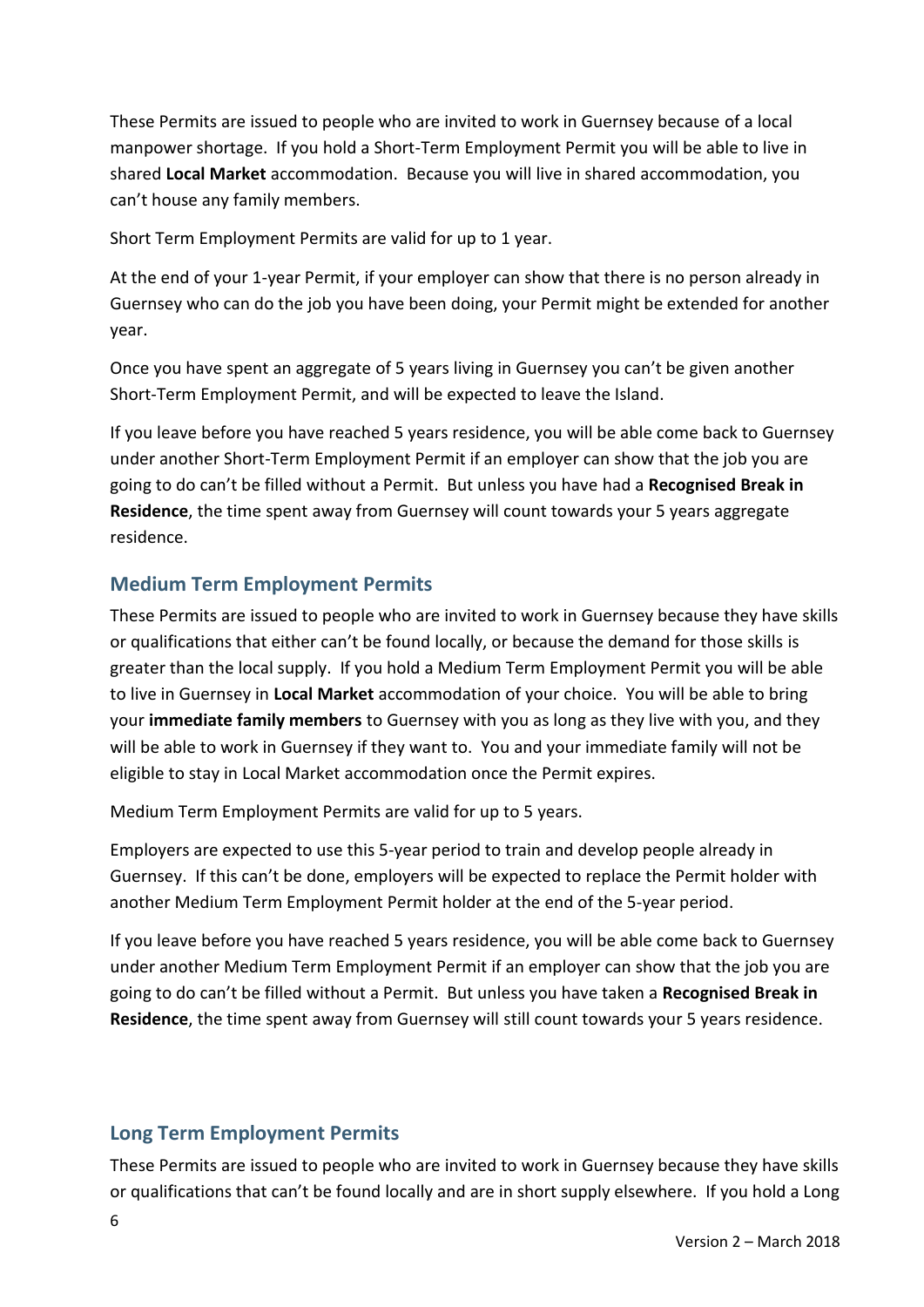Term Employment Permit you will be able to live in Guernsey in **Local Market** accommodation of your choice. You will be able to bring your **immediate family members** to Guernsey with you as long as they live with you, and they will be able to work in Guernsey if they want to.

Long Term Employment Permits are valid for up to 8 years.

Once you have lived lawfully in Local Market accommodation for 8 consecutive years you will become an **Established Resident**, which means you can remain in Local Market accommodation indefinitely, and can be employed in any job.

As an Established Resident, once you have lived lawfully in Local Market accommodation for a further 6 years (so 14 years consecutive lawful Local Market residence in total), you will become a **Permanent Resident**. As a Permanent Resident you will have an automatic right to live in Local Market accommodation, and the right to return to Local Market accommodation no matter how much time you spend away from Guernsey.

# **Who makes the Employment Permit application?**

Employment Permit applications have to be made by an employer (unless you intend to be selfemployed). After the Permit has been agreed, your employer will give you an electronic link to the agreed Permit, and you will be able to use this link to register your personal details. An Employment Permit application needs to be made on or before the 7<sup>th</sup> day of employment (see [www.gov.gg/epappsafteremp\)](http://www.gov.gg/epappsafteremp).

# **Where can I find out more?**

If you want to learn more about the processes that led to the introduction of the Population Management Law you can find useful information on the [Population Management pages](https://www.gov.gg/populationmanagement) of the [States of Guernsey](https://www.gov.gg/populationmanagement) website.

These pages are reviewed and updated frequently as policies supporting the Population Management Law are developed and updated.

If you have questions that the Quick Guides don't answer, you can email us at [Population@gov.gg](mailto:Population@gov.gg) or call us on 01481 715790.

#### **Important Note**

This Quick Guide has been prepared to assist the public, particularly employers, by summarising certain aspects of the Population Management (Guernsey) Law, 2016 ("the Law"). While believed to be accurate the Quick Guide is not authoritative, it has no legal effect, and it does not constitute legal or any other advice. No warranty is given that it is free of errors and omissions, and no